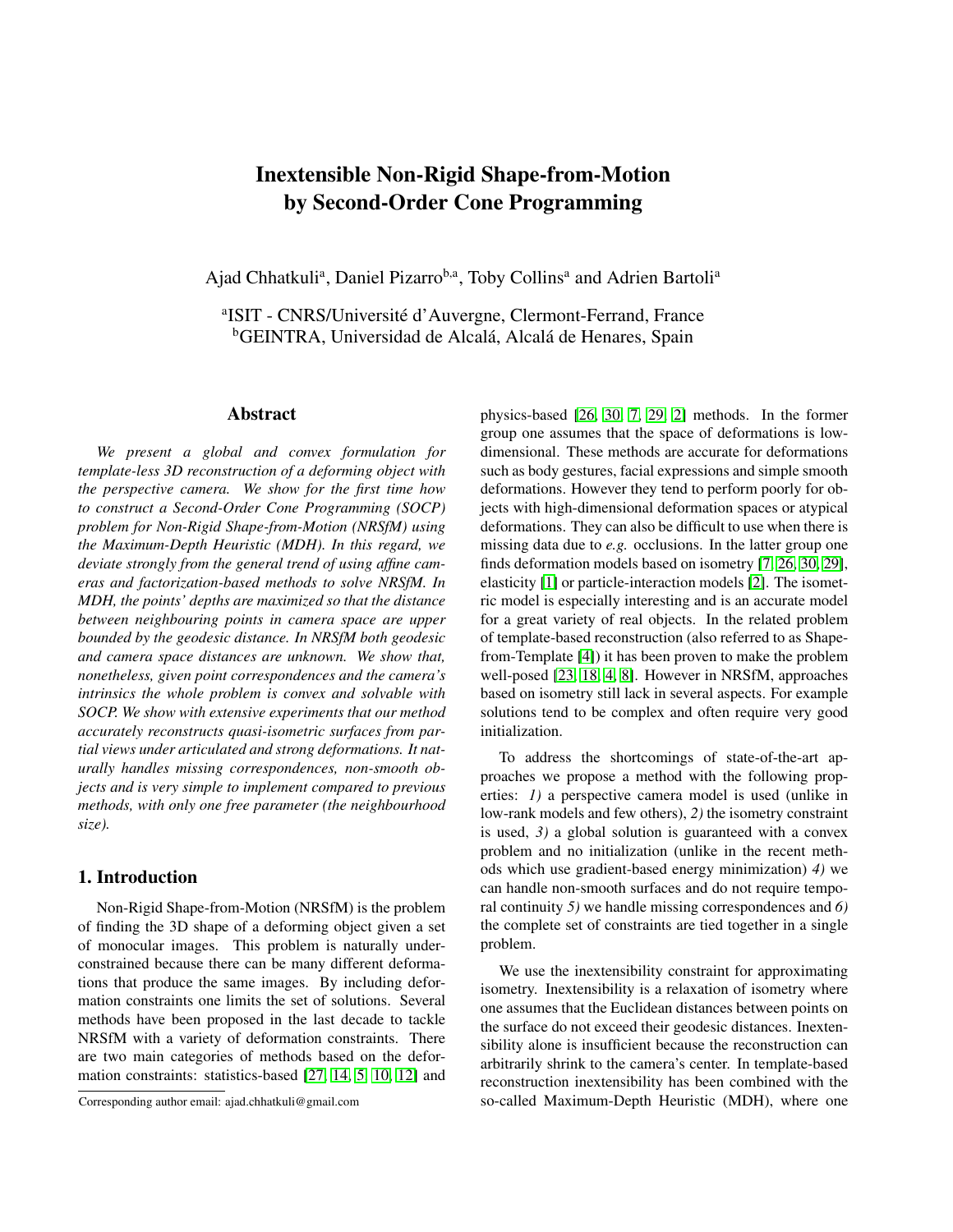maximizes the average depth of the surface subject to inextensibility constraints. This approach has been successfully applied in [\[23\]](#page-8-12), providing very accurate results for isometrically deforming objects. The main feature of MDH in template-based scenarios is that it can be efficiently solved with convex optimization. However, in NRSfM, the template is unknown and thus MDH cannot be used out-of-thebox. Our main contribution is to show how to solve NRSfM using MDH for isometric deformations. The problem is solved globally with convex optimization, and handles perspective projection and difficult cases such as non-smooth objects and/or deformations, difficult surface topology and large amounts of missing data (*e.g.* 50% or more due to selfocclusions). Furthermore, our solution is far easier to implement than all state-of-the-art methods and has only one free parameter. It can be implemented in MATLAB using only 25 lines of code<sup>[1](#page-1-0)</sup>. We provide extensive experiments where we show that we outperform existing work by a large margin in most cases.

We discuss the state-of-the-art in section [2,](#page-1-1) and present our problem modeling in section [3,](#page-2-0) our MDH-based inextensible NRSfM method in section [4,](#page-2-1) experimental results in section [5](#page-3-0) and finally conclusions in section [6.](#page-7-0)

# <span id="page-1-1"></span>2. Previous Work

Among the two broad classes of existing methods, factorization-based approaches using the low-rank deformation model have been the focus of research in NRSfM for a long time. Starting from the work of Bregler et al. [\[5\]](#page-8-2), many works have been proposed to include priors in resolving the ambiguities of factorization-based NRSfM. Priors are important here even after applying the low-rank constraint because some shape ambiguities remain in affine projections [\[9,](#page-8-15) [20\]](#page-8-16). These include the shape basis priors [\[11\]](#page-8-17), spatial smoothness prior [\[27\]](#page-8-0) or spatio-temporal smoothness prior and non-linear modeling [\[14\]](#page-8-1) to name a few. [\[10\]](#page-8-3) proposed a method to complete NRSfM factorization with only the low-rank prior by improving on the way low rank is imposed in affine projections. Some works have also been done on shape recovery with factorization and perspective camera [\[15\]](#page-8-18). Low-rank based factorization methods are global methods that use all available constraints, *i.e*. the image points are concatenated in a matrix which is decomposed to recover all shapes at once. These methods work well with small linear deformations but require learning [\[25\]](#page-8-19) or prior knowledge to set the number of shape basis, kernel and its parameters [\[14\]](#page-8-1). Some improvements have been made for obtaining the basis size automatically but there is no guarantee that a given collection of shapes can be represented by a low number of shape basis accurately. Additionally, in many cases the affine camera has

the problem of local two-fold ambiguity [\[9\]](#page-8-15).

Physical model-based approaches have been explored in the literature to avoid the difficulties and problems with statistical priors. Primarily, efforts have been made on using isometry or its relaxation to inextensibility to constrain the problem in NRSfM [\[29,](#page-8-8) [26,](#page-8-5) [30,](#page-8-6) [7\]](#page-8-7), which should allow one to handle larger or more complex deformations. Unlike statistical priors, the isometric prior can be fairly accurate for a large variety of deformations. The isometric prior can be used in NRSfM problem locally (point-wise) or semilocally (patch-wise) or even globally by considering the whole set of surfaces and image points together. A semilocal method using a perspective camera and homographies is proposed in [\[29\]](#page-8-8). It can reconstruct surfaces that are composed of large planar patches where it disambiguates surface normals obtained from homography decomposition using smoothness. [\[7\]](#page-8-7) is a local method that gives point-wise ambiguous solutions for normals which are disambiguated using other views rather than smoothness. However, it requires a smooth surface and very accurate registration represented by splines for computing second-order derivatives of the registration. [\[26,](#page-8-5) [9\]](#page-8-15) solved NRSfM locally using the orthographic camera. [\[26\]](#page-8-5) did this using sets of three points and four or more images with a convex relaxation. [\[9\]](#page-8-15) did this without a convex relaxation. It used automatically clustered point sets and solved the general case of three or more images. These methods assume a local rigidity prior, which is similar to an isometric prior. [\[30\]](#page-8-6) uses an orthographic camera and uses the isometric constraints. The method also provides a way to include the perspective camera. It uses discrete non-convex optimization, however, the solutions are not globally optimal and the optimization requires initialization. Furthermore, it is a complex method to implement and test.

Apart from the low rank statistical prior based methods and the isometric prior based methods, some other methods exist. For example, [\[2\]](#page-8-9) uses a shape basis as well as an isometry-like prior but the method requires an initialization, obtained from rigid factorization on the first set of frames. In that regard, it could be argued that the core of the method is rather like a template-based approach. [\[21\]](#page-8-20) proposes an interesting local solution based on local fundamental matrices computed from local point sets. However this is a local method that does not use all available constraints and is very complicated to implement. Compared to existing work, our method is the first to formulate a convex problem by relaxing isometry to inextensibility in NRSfM, from which we obtain a globally optimal solution using SOCP.

Notation. We use small-case Latin or Greek alphabets to denote scalars. Bold and small Latin letters denote 2-D vectors and bold and capital Latin letters denote 3-D vectors. Matrices are denoted by capital Latin letters. We use

<span id="page-1-0"></span><sup>1</sup>Optimized code is available at [http://isit.u-clermont1.fr/](http://isit.u-clermont1.fr/~ab/Research/)∼ab/Research/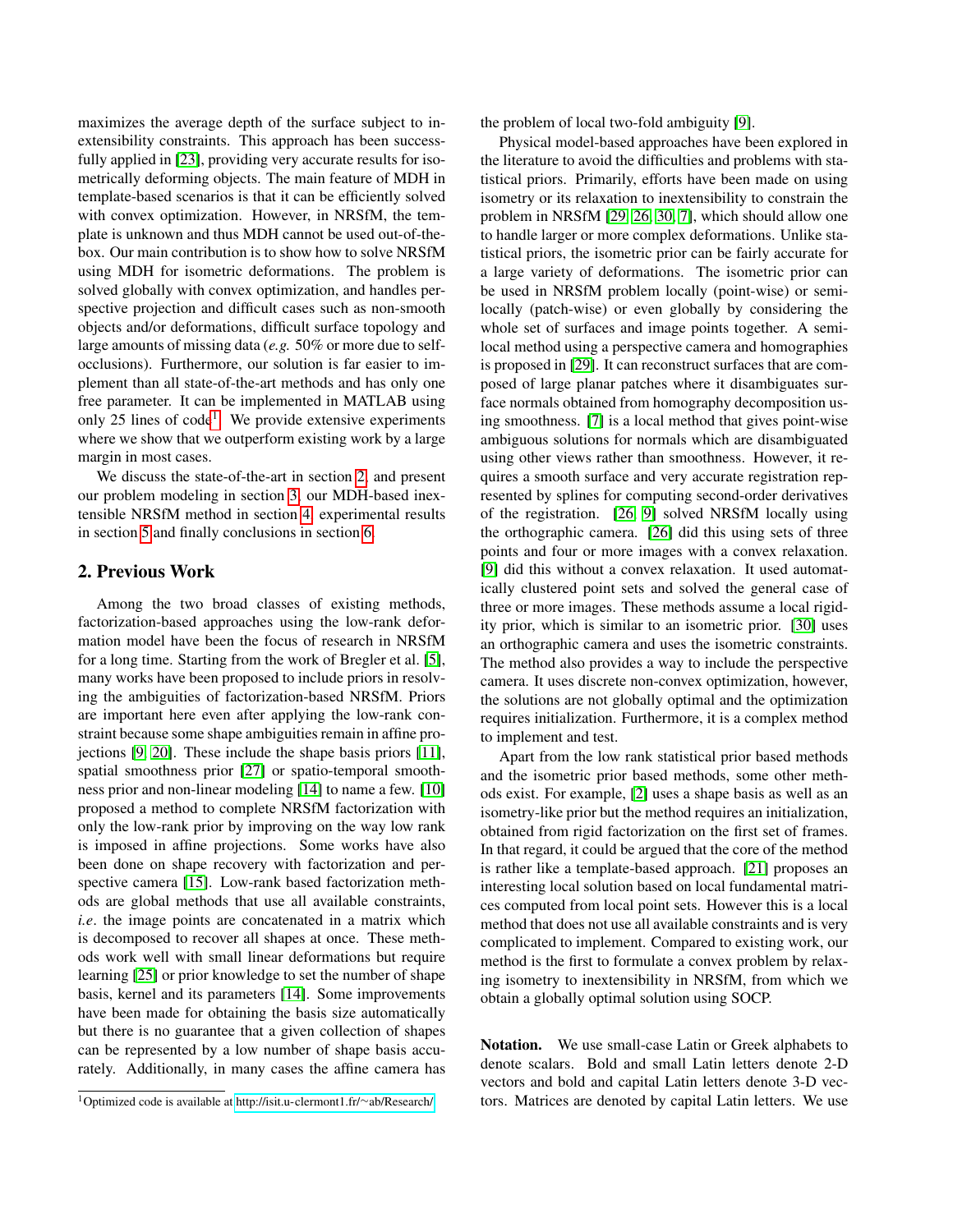$\Vert . \Vert_2$  to denote the L2 norm of a vector and  $\Vert . \Vert_{\text{fro}}$  to denote the Frobenius norm of a matrix. We index points with  $i \in \{1 \dots n\}$  where *n* is the number of scene points, and we index images with  $k \in \{1 \dots m\}$  where m is the number of images. We use a subscript to index the points and a superscript to index the images.

# <span id="page-2-0"></span>3. Modeling

In figure [1](#page-2-2) we illustrate the problem and the associated geometric terms described in this section.

<span id="page-2-2"></span>

Figure 1: The NRSfM problem and its associated geometric terms. We use  $O$  to represent the camera center from which we draw the sight lines. We show only three points for clarity. In practice there can be virtually any number of points and each point can have many neighbours.

#### 3.1. Point-based Reconstruction

We define image measurements as a set of  $n$  normalized point correspondences in m images denoted by  $C \triangleq \{\mathbf{q}_i^k\}.$ The 2D vector  $\mathbf{q}_i^k \triangleq (u_i^k - v_i^k)^\top$  denotes the *i*th point seen in the  $k$ th image. We define the unknown set of 3D points by  $\mathcal{R} \triangleq \{\mathbf{Q}_i^k\},$  where  $\mathbf{Q}_i^k \triangleq \begin{pmatrix} x_i^k & y_i^k & z_i^k \end{pmatrix}^\top$  denotes the unknown 3D position of  $\mathbf{q}^k_i$  in camera coordinates. Because we are using the perspective camera,  $\mathbf{Q}_i^k$  and  $\mathbf{q}_i^k$  are related by

$$
\mathbf{Q}_i^k = z_i^k \left( \mathbf{q}_i^{k^\top} \quad 1 \right)^\top + \epsilon_i^k \tag{1}
$$

where  $\epsilon_i^k$  is measurement noise. The NRSfM problem is solved by determining the unknown set  $\mathcal{Z} \triangleq \{z_i^{\overline{k}}\}.$ 

# 3.2. The Intrinsic Template

We solve Z using what we call an *intrinsic template*. We use the term intrinsic because it models properties of the surface that are invariant to isometric deformations. The intrinsic template is an undirected graph that links the  $n$  scene points through its edges. This is defined by a nearest-neighbourhood graph (NNG) whose edges store the geodesic distances between pairs of points. The NNG is denoted as  $N$  with n points (or *nodes*) and K edges per node. We denote  $\mathcal{N}(i)$  as the set of K-neighbours of the *i*th point. Each edge  $e_{ij} \triangleq (i, [\mathcal{N}(i)]_j)$  of the graph has an associated

geodesic distance  $d_{ij}$ . Because we assume the surface deforms isometrically, we can assume  $d_{ij}$  is constant for any deformation. We denote the intrinsic template as the pair  $\mathcal{T} \triangleq \{ \mathcal{N}, \mathcal{D} \},$  with  $\mathcal{D} \triangleq \{ d_{ij} \}.$ 

#### 3.3. Template-Based Reconstruction

In template-based reconstruction (*i.e*. Shape-from-Template),  $T$  is known from the object's reference shape, which is usually built from a geometric mesh. We now describe the MDH for reconstructing an object from a single image. Without loss of generality we assume this is image 1, so the goal is to solve for  $\{z_i^1\}$ . A solution was first proposed in [\[19\]](#page-8-21), then solved with convex optimization in [\[22\]](#page-8-22). In MDH the deformation model is based on surface inextensibility, which says that the Euclidean distance between any two points  $\mathbf{Q}_i^k$  and  $\mathbf{Q}_j^k$  is upper bounded by the geodesic distance  $d_{ij}$ . For simplicity we neglect the effect of the measurement noise  $\epsilon_i^k$  as in [\[22\]](#page-8-22). The problem formulation is as follows:

<span id="page-2-3"></span>
$$
\underset{\{z_i\}}{\operatorname{argmax}} \sum_{i=1}^{n} z_i^1,
$$
\n
$$
\text{s.t. } \forall i \in \{1 \dots n\}, \ j \in \mathcal{N}(i)
$$
\n
$$
z_i^1 \ge 0
$$
\n
$$
\left\| z_i^1 \begin{bmatrix} \mathbf{q}_i^1 \\ 1 \end{bmatrix} - z_j^1 \begin{bmatrix} \mathbf{q}_j^1 \\ 1 \end{bmatrix} \right\|_2 \le d_{ij}.
$$
\n
$$
(2)
$$

The main properties of problem [\(2\)](#page-2-3) are the following. *1)* It is a Second Order Cone Program (SOCP) that can be solved efficiently and globally with modern optimization tools such as MOSEK and SeDuMi. *2)* The neighbour order  $K$  in the intrinsic template can be any. A larger  $K$  introduces more cone constraints, however it also significantly increases the computational time. Keeping a lower  $K$  is thus important for efficiency purposes.

# <span id="page-2-1"></span>4. MDH-based NRSfM

## 4.1. Initial Formulation

The MDH for NRSfM can be expressed as the maximization of the sum of all depths  $\{z_i^k\}$  under the inextensibility constraint and the condition that each depth and each distance are positive. Unlike in template-based reconstruction, we require multiple images and in general point correspondences will not be found in all images due to occlusions, missed tracks in optical flow, etc. We therefore introduce the visibility set  $V \triangleq \{v_i^k\}$ , where  $v_i^k = 1$  if the *i*th point is visible in the *k*th image and  $v_i^k = 0$  otherwise. We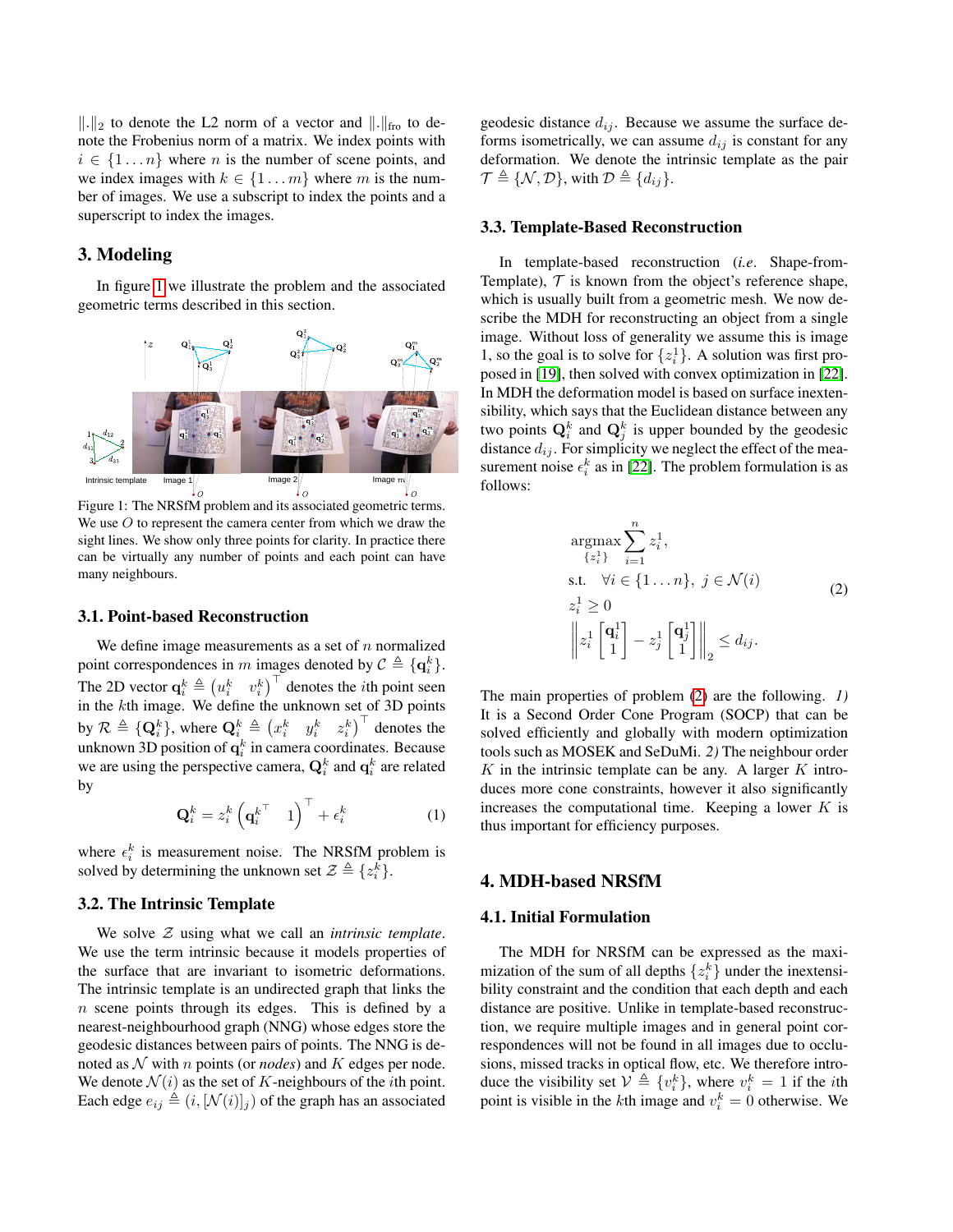formulate the problem as follows:

$$
\underset{\{z_{i}^{k}\},\{d_{ij}\}}{\operatorname{argmax}} \sum_{k=1}^{m} \sum_{i=1}^{n} v_{i}^{k} z_{i}^{k},
$$
\ns.t.  $\forall k \in \{1...m\}, i \in \{1...n\}, j \in \mathcal{N}(i)$   
\n
$$
z_{i}^{k} \geq 0, \quad d_{ij} \geq 0,
$$
\n
$$
v_{i}^{k} v_{j}^{k} \left\| z_{i}^{k} \begin{bmatrix} \mathbf{q}_{i}^{k} \\ 1 \end{bmatrix} - z_{j}^{k} \begin{bmatrix} \mathbf{q}_{j}^{k} \\ 1 \end{bmatrix} \right\|_{2} \leq v_{i}^{k} v_{j}^{k} d_{ij}.
$$
\n(3)

To handle missing correspondences, we fix  $z_i^k = 0$  if  $v_i^k =$ 0 and therefore we do not reconstruct the points that are not visible. The visibility variables are used in problem [\(2\)](#page-2-3) to disconnect the inextensibility conditions when any of the points involved is not visible. In contrast to the templatebased problem [\(2\)](#page-2-3), in the template-less problem [\(3\)](#page-3-1) we do not know the intrinsic template  $\mathcal T$ . It is clear that solving problem [\(3\)](#page-3-1) directly is not possible for two reasons: *1)* the optimization is not well posed because  $d_{ij}$  is unbounded (one can keep increasing  $d_{ij}$  and the constraints will still be satisfied), *2)* the NNG is an unknown. We now give the solutions to both issues.

#### 4.2. Bounding the Distances

In order to bound the problem, our idea is to fix the scale of the intrinsic template, by fixing the sum of the geodesic distances to a positive scalar (1 in our case). Formally we include in problem [\(3\)](#page-3-1) the following linear constraint:

<span id="page-3-2"></span>
$$
\sum_{i=1}^{n} \sum_{j \in \mathcal{N}(i)} d_{ij} = 1.
$$
 (4)

By including equation [\(4\)](#page-3-2),  $\{z_i^k\}$  cannot increase indefinitely without violating equation [\(4\)](#page-3-2), yet the problem is still an SOCP. We illustrate this in figure [2.](#page-3-3) The effect of equation [\(4\)](#page-3-2) is to fix the scale of the reconstruction. In NRSfM we are free to fix the scale of the reconstruction arbitrarily, because just like in rigid SfM, it is never recoverable. Having fixed the scale, the reconstructed depths cannot increase arbitrarily, because with a perspective camera as the depths increase so do Euclidean distances between pairs of points. At some point, the Euclidean distances will exceed the geodesic distances and the inextensibility constraints (last line of problem [\(3\)](#page-3-1)) will be violated.

#### 4.3. The Nearest-Neighbour Graph

The function of the NNG is to constrain the depths between pairs of points on the object's surface (problem [\(3\)](#page-3-1), last line). These pairs can be any pairs of points, however they give the strongest constraints when the points are close together on the surface. This is because for closer points the inextensibility inequalities become tighter. Of course, we do not know exactly which points are close together *a*

<span id="page-3-3"></span><span id="page-3-1"></span>

Figure 2: Illustration of the bounds set by equation [\(4\)](#page-3-2) for NRSfM using three points and one image.

*priori*. A good estimate can be made from the distance of the correspondences in the images, because nearby points on the surface tend to be close in the images. We denote the Euclidean distance between two points  $\mathbf{q}_i^k$  and  $\mathbf{q}_j^k$  in image k by  $\delta_{ij}^k$ , and we use these to build the NNG. The specific algorithm we propose is as follows:

- 1. Compute distances  $\{\delta_{ij}^k\}$   $\forall i \in \{1 \dots n\},$  $j \in \{1 \dots n\}, \; k \in \{1 \dots m\}, \; \text{and} \; i \neq j.$
- 2. If the *i*th or *j*th point is not visible in image  $k$ , set:  $\delta_{ij}^k = -\infty.$
- 3. Take the maximum distance over the images.  $\hat{\delta}_{ij} = \max_k {\delta_{ij}^k} \quad \forall i \in \{1 \dots n\}, \ j \in \{1 \dots n\}.$
- 4. For each point i put into  $\mathcal{N}(i)$  the points j with the K smallest values of  $\delta_{ij}$  ( $j \neq i$ ).

The only parameter that needs to be selected here is the neighbourhood size  $K$ . Our method is not very sensitive to this parameter but a reasonable value (*e.g.*, 20) should be chosen depending on the density of the correspondences and required speed of optimization.

#### 4.4. Implementation Details

We have implemented two versions of our method in MATLAB which uses the MOSEK [\[3\]](#page-8-23) SOCP solver. MOSEK is faster than many other SOCP solvers, especially for large scale problems. The first version is only 25 lines and uses YALMIP to translate symbolic variables. The second version is longer and does not involve the translation, which can be expensive for large problems. In practice we use the second version because it is significantly faster. For example, we can solve with 50 images, 1000 points and  $K = 20$  in about 1 minute in a standard desktop PC. This computation time is the fastest among the compared methods for the number of images and points considered.

# <span id="page-3-0"></span>5. Experimental Results

#### 5.1. Method Comparison and Error Metrics

We compare our results against five other methods whose source code is provided by the authors. We name our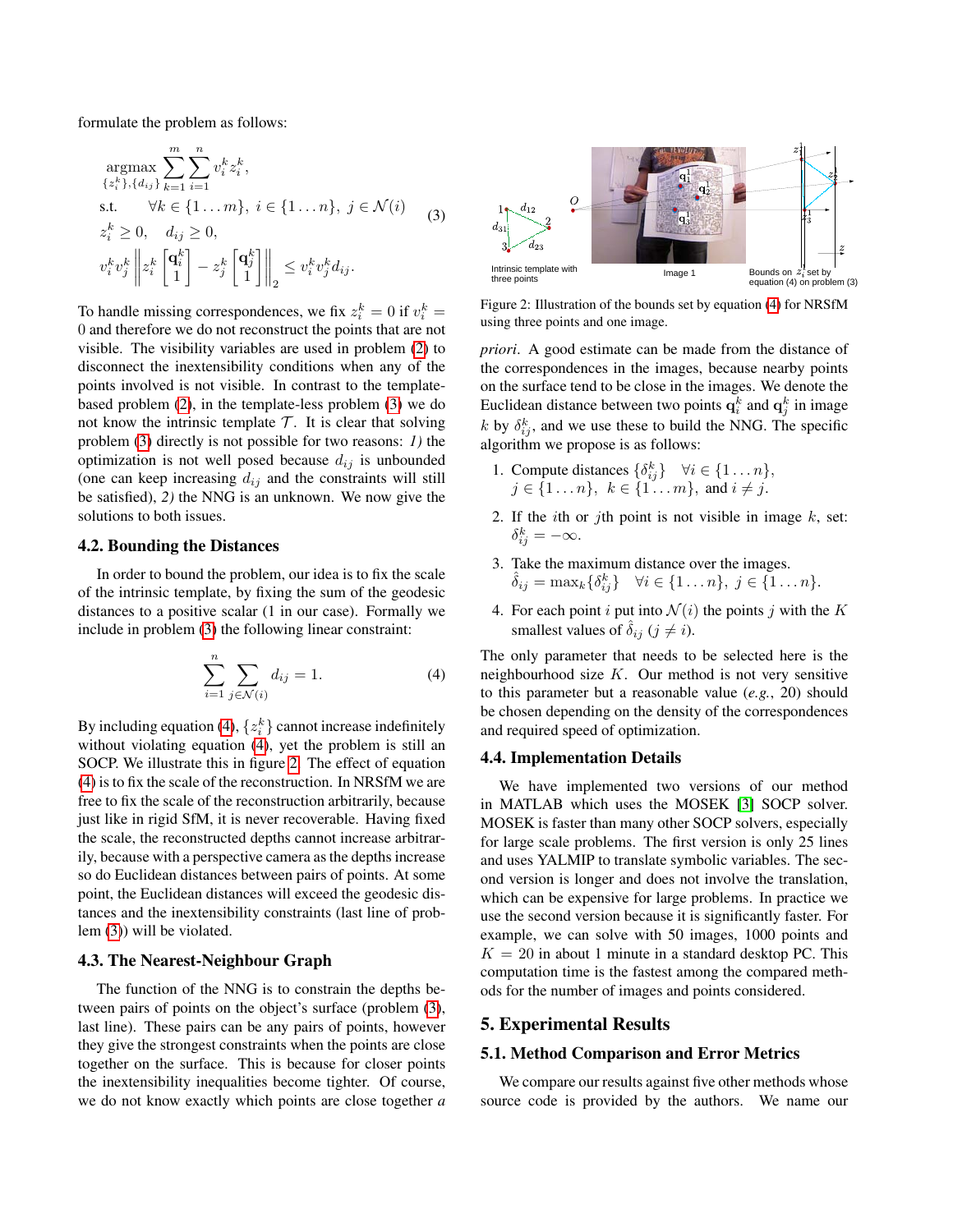method as tlmdh. We name the non-convex soft inextensibility based method for orthographic camera [\[30\]](#page-8-6) as osinext and the local homography method for perspective camera [\[7\]](#page-8-7) as p-isolh. We name the prior free factorization method of [\[10\]](#page-8-3) as o-spfac and the kernel based factorization method [\[13\]](#page-8-24) as o-kfac. We name the locally rigid method based on 3-point SfM [\[26\]](#page-8-5) as o-lrigid. Each method requires one or more parameters to be tuned. We fix these parameters to optimal values for each dataset and keep them constant for all experiments.

We measure a method's accuracy with two metrics: 3D Root Mean Square Error (RMSE) and the normal error. The 3D RMSE is computed from the ground truth 3D point positions. Because NRSfM has a scale ambiguity no method can reconstruct the absolute scale of the object. For methods which use perspective camera (tlmdh and p-isolh) we scale their reconstructions to best align the with the ground truth. For the methods which use affine cameras (o-sinext, olrigid and o-spfac), we transform their reconstructions with a similarity transform to best align them with the ground truth. The normal error is computed by measuring the difference between the ground truth surface normal at each point and the reconstructed normals. We compute the normals by fitting a B-spline and measuring the normals from the B-spline coefficients.

# 5.2. Developable Surfaces

Most non-rigid reconstruction methods focus on developable surfaces for experiments. A developable surface can be flattened into a planar surface without tearing or stretching, such as a piece of paper. Obtaining continuous tracks of correspondences without partial images is relatively easy for such surfaces. While the surfaces often appear simple, they sometimes have high frequency and non-linear deformations. We experiment with 4 different public datasets representing such surfaces.

The Flag dataset. We use the cloth capture data (mocap) [\[31\]](#page-8-25) to generate semi-synthetic data. Even though the object is real, the input data for all the methods are generated from a virtual camera with perspective projection. The data shows a flag waving with wind with some changes in the camera viewpoint, making it perhaps the simplest of all datasets. The images are generated with dimensions 640 px  $\times$  480 px using a camera focal length of 640 px. The data has altogether 450 frames. We use this data to test the performance of our method and the competitive methods in several practical scenarios: with changing number of images, changing number of corresponding points and missing correspondences. For changing the number of images, we randomly draw a subset of  $m$  images from the 450 images with  $m$  varying from 5 to 60. For varying the number of points, we randomly select a subset of  $n$  points varying

<span id="page-4-0"></span>

Figure 3: Plots for synthetic Flag dataset. The 3D errors shown in the left column and the normal errors in the right column. Legends are shown on the top.

from 50 to 300. Finally, for varying the amount of missing correspondences for each image we randomly remove a percentage of correspondences ranging from 5 to 60. For the default conditions, we use 40 images, 300 points and no missing data. In order to fill the missing correspondences required by some methods we follow [\[16\]](#page-8-26) for matrix completion. Note that our method tlmdh works with incomplete data and therefore we do not complete missing correspondences for our method. **p-isolh** computes registration functions with B-splines and so we use them to fill in the missing correspondences for that method. Figure [3](#page-4-0) shows the plots for the dataset. The results show that our method tlmdh performs very well with just 5 images and considerably better than all other methods. The factorization-based method o-spfac and the local homography based method p-isolh also does better compared to other methods. We obtain an RMSE 3D error of 6.3 mm using 40 images. Similarly, it can be seen that our method is able to reconstruct the surface with as many as 60% random missing data.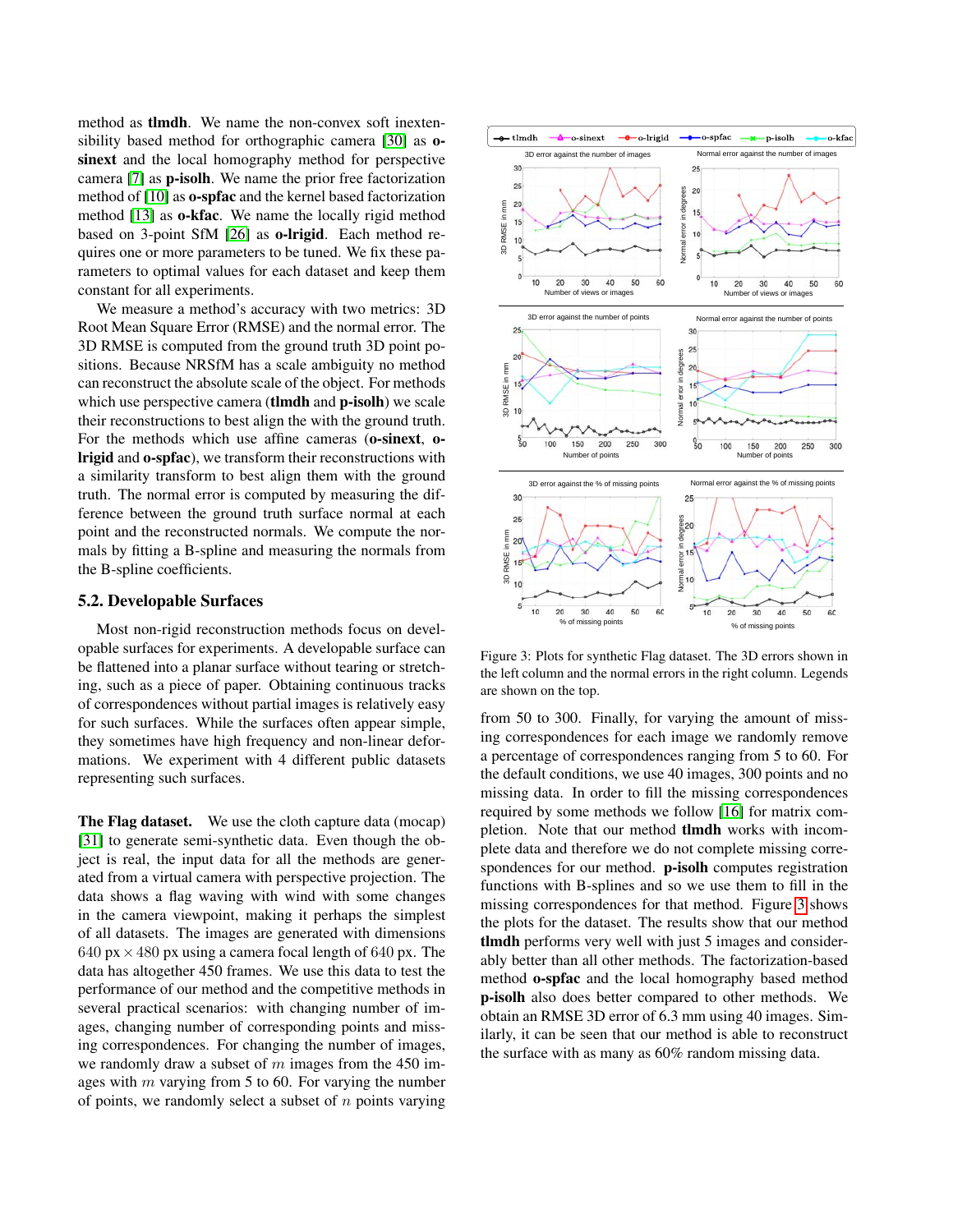The KINECT Paper dataset. We use the KINECT Paper dataset [\[28\]](#page-8-27) as one of our real datasets for evaluation, originally used for template-based reconstruction [\[18\]](#page-8-13). The dataset shows a VGA resolution sequence of a large piece of textured paper undergoing smooth deformations.We generate correspondences by tracking points in the sequence using an optical flow-based method [\[12\]](#page-8-4) designed for nonrigid surfaces. The tracks are outlier free and semi-dense. Due to the large number of frames we again subsample them for all methods except o-kfac, which requires temporal continuity. Figure [4](#page-5-0) shows the plots against the number of images for the rest of the methods. We obtain very accurate reconstructions that in fact compares with template-based reconstructions [\[18,](#page-8-13) [8\]](#page-8-14).

<span id="page-5-0"></span>

Figure 4: Mean 3D errors for the real developable surfaces.

The Hulk and the T-Shirt dataset. The Hulk dataset [\[7\]](#page-8-7) consists of a comic cover printed on a piece of paper in 21 different deformations. Similarly, the T-Shirt dataset [\[7\]](#page-8-7) consists of a textured T-Shirt with 10 different deformations. These datasets provide images with wide-baseline matches. We do not test the factorization-based methods on these datasets as they have very few images and also do not form a temporal sequence. Large number of images  $(m > 3/2L)$ , where L is the number of shape basis here, are required by o-spfac and a continuous video sequence is required by o-kfac. We show the results of different methods in the bar plot of figure [4.](#page-5-0) We obtain a mean depth error of 3.5 mm in the Hulk dataset and 4.9 mm in the Tshirt dataset. The next best performing method is p-isolh that gives a mean depth error of 14.53 mm and 8.94 mm for the Hulk and T-shirt datasets respectively. Similarly we obtain a mean depth error of 22.98 mm for o-spfac in the Hulk dataset. We do not obtain good results with o-lrigid and o-sinext in these datasets.

Failure cases. Failure cases occur in NRSfM due to the problem being ill-posed due to lack of motion and deformation. Naturally any method would fail when the problem is ill-posed. However, a method can also fail to give good results with a well-posed problem. We found one such example for our method from [\[24\]](#page-8-28). The dataset is a bending piece of paper imaged from a fixed camera viewpoint with a relatively longer focal length, and it contains no ground truth. We use optical flow [\[6\]](#page-8-29) to obtain correspondences. The qualitative reconstructions for three frames are shown in figure [5.](#page-5-1) The general shape of the paper looks reasonable but in the first image it is bent when it should be flat and the degree of bending is not properly captured in the second image. We know that better reconstructions are possible on this dataset [\[30\]](#page-8-6), so the problem is not itself ill-posed. The imperfect reconstruction from our method is probably caused by the lack of change in camera viewpoint.

<span id="page-5-1"></span>

Figure 5: Failure cases: Images (top row) and their respective reconstructions (bottom row). The first two shapes appear largely incorrect.

#### 5.3. Non-Developable Objects

We use two different datasets to perform NRSfM on non-developable surfaces. They are complex objects where some of the compared methods are not even applicable, for example, p-isolh requires registration warps, which is nontrivial to implement in volumetric objects. We perform experiments here to show what we can obtain in highly difficult non-rigid reconstruction applications. Below we describe the datasets and the experiments performed.

The Stepping Trousers dataset. The dataset [\[31\]](#page-8-25) is constructed from motion capture ground truth data with perspective projection. The data shows a pair of trousers stepping around with considerable rapid deformations of the cloth. The images are obtained at a resolution of 640 px  $\times$ 480 px with a perspective camera of focal length 320 px. The dataset is semi-synthetic but due to articulations, volume/partial views and rapid nonlinear deformations, it is arguably the most complex data used for NRSfM to date. Unlike the flag dataset, missing correspondences are significant due to self-occlusions. The missing correspondences are handled by filling in the correspondences using [\[16\]](#page-8-26) for all methods except ours. Figure [6](#page-6-0) shows three reconstructed frames. From top to bottom, it shows our best reconstruc-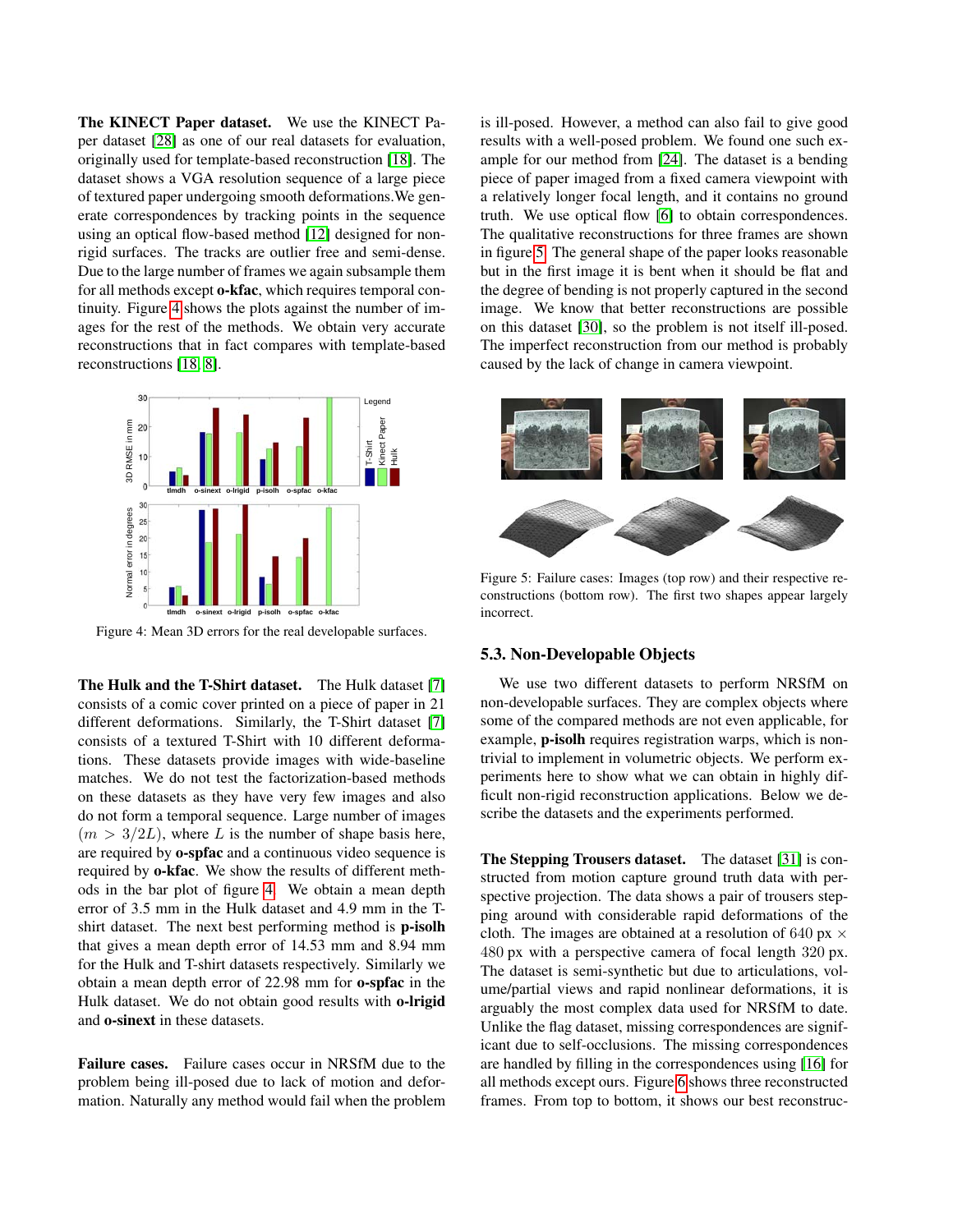tion, a reconstruction with medium accuracy and our worst reconstruction. Alongside we show the reconstructions for the compared method o-spfac. Note that it is non-trivial to implement the compared methods in the missing data scenario without using a low-rank prior. Thus we only test the best performing low-rank method o-spfac. The plots of 3D error for each image for these two methods are shown in figure [7.](#page-6-1) Because this is a large object, the 3D RMSE error can be large, yet the reconstructions can appear reasonable. We therefore also measure accuracy with a relative 3D reconstruction error, which is defined as follows:

% 3D error = 
$$
\frac{\|\mathbf{P}_{GT} - \mathbf{P}_{REC}\|_{\text{fro}}}{\|\mathbf{P}_{GT}\|_{\text{fro}}}
$$
 (5)

where  $P_{GT}$  represents the ground truth 3D shape (3  $\times n$ ) matrix) and  $P_{REC}$  represents the reconstructed 3D shape. We obtain a mean 3D error of 22.54 mm and % 3D error of 2.37% for our method while for o-spfac those are 51.5 mm and 11.56% respectively. Our results indeed show that large objects with complex deformations in small scale can be reconstructed with our method, although some difficulties can be seen primarily due to high surface curvature. The reconstructions and the plot show that our method can capture a large portion of the deformations correctly even though the parts of the object undergoing deformation are very small in the image, making the projections almost affine. In certain cases, however, it estimates the shapes incorrectly on those parts as shown in the third reconstruction of the sequence in figure [6.](#page-6-0)

The hand dataset. In tasks such as gesture recognition, several applications require reconstructing a moving hand. When such a task is done, usually a specialized modeling of hand motion and its articulations is used. We show that an accurate reconstruction of a deforming hand can be done solely with the inextensibility prior using our method. We test with two sequences of a deforming hand recorded by an endoscopic camera. The camera images are of dimensions  $960 \times 540$  px, taken with a focal length of 462 px and capture detailed texture. We obtain ground truth reconstructions of the first and last frame using stereo and post processing. We compute correspondences by densely tracking the hand's texture using [\[6\]](#page-8-29). Note that the correspondences are not perfect due to image noise and weak texture. Because most methods cannot handle a huge number of points, we uniformly subsample to 1000 points. Figure [8](#page-7-1) shows reconstructions of the hand compared to ground truth for our method, o-spfac and p-isolh (which were the best performing state-of-the-art methods). The results show that our method can handle complex deformations of a hand. Both the compared methods were unable to capture the second deformation where they gave rather planar or smooth surfaces with 3D error of over 60 mm. On the other hand we

<span id="page-6-0"></span>

Figure 6: Reconstructions of the stepping trousers dataset for our method and o-spfac. Top row shows the reconstructed meshes overlaid on top of the ground truth. Bottom row shows the reconstructed mesh texture mapped with 3D error for each face in the color code shown. Note that we show our best result in the first column and the worst in the last column with a medium accuracy result in the middle.

<span id="page-6-1"></span>

Figure 7: Plot of the depth error in trousers for each sampled image (legend in figure [3\)](#page-4-0).

obtain a slightly higher 3D error of 7.38 mm in the third column.

## 5.4. NRSfM with Rigid Objects

All rigid objects are isometric, therefore our NRSfM method can be used to reconstruct rigid scenes. However isometry is weaker than rigidity, so it can be expected to perform slightly worse. Nonetheless it is interesting to study such cases for two reasons. First our method gives a convex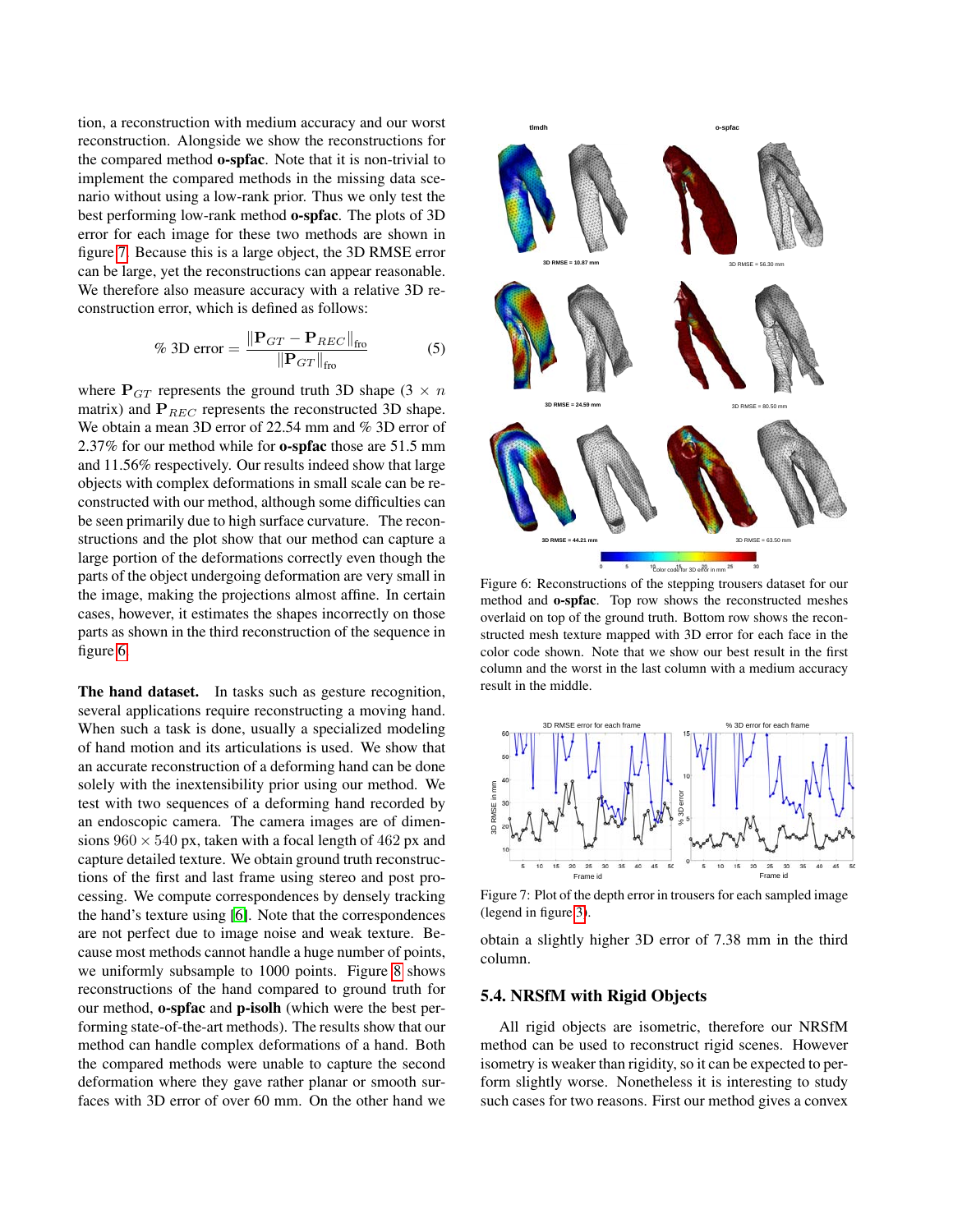<span id="page-7-1"></span>

Figure 8: Results on the hand dataset. We use the best performing methods in other datasets for comparison: **o-spfac** and **p-isolh**. Ground truth is shown for three images, overlaid on top of the reconstructions. We texture map the meshes and show qualitative results for the two other images where ground truth 3D is not available.

solution to the problem with a general number of images, which has not been seen before in rigid SfM with perspective cameras. It may therefore find uses for initialising rigid bundle adjustment. The second reason is for a theoretical understanding of our method using rigid scenes, which may be simpler to analyse than for deformable scenes. For example, it may be interesting to study the critical motions associated with the inextensibility relaxation. We show some results from the public dataset [\[17\]](#page-8-30) on the house sequence using SIFT correspondences. We plot the average % 3D error for each of the 49 images for our method and compare this to a state-of-the-art rigid SfM method (VisualSfM [\[32\]](#page-8-31)). We see that a reasonable error is obtained for the majority of the images.



Figure 9: Results on rigid scenes. VisualSfM results are shown in cyan dots.

# <span id="page-7-0"></span>6. Conclusions

We have brought forward the MDH-based formulation, which has enjoyed great success in inextensible templatebased reconstruction, to the more general problem of templateless non-rigid reconstruction known as NRSfM. We have shown that this leads to a convex formulation, which can be solved globally and optimally as an SOCP problem. This forms the first convex, global and optimal NRSfM formulation based on physical constraints. Results on synthetic and real images have shown a great promise and our method outperforms existing ones by a large margin in many cases. In future work, we plan to study the inclusion of outliers in our formulation using slack variables and a theoretical study of the problem's conditioning.

Acknowledgements. This research has received funding from the EUs FP7 through the ERC research grant 307483 FLEXABLE. The work has also been supported by the Spanish Ministry of Economy and Competitiveness under project SPACES-UAH (TIN2013-47630-C2-1- R), and by the University of Alcalá under project ARMIS (CCG2015/EXP-054). The work is also supported by Almerys Corporation.